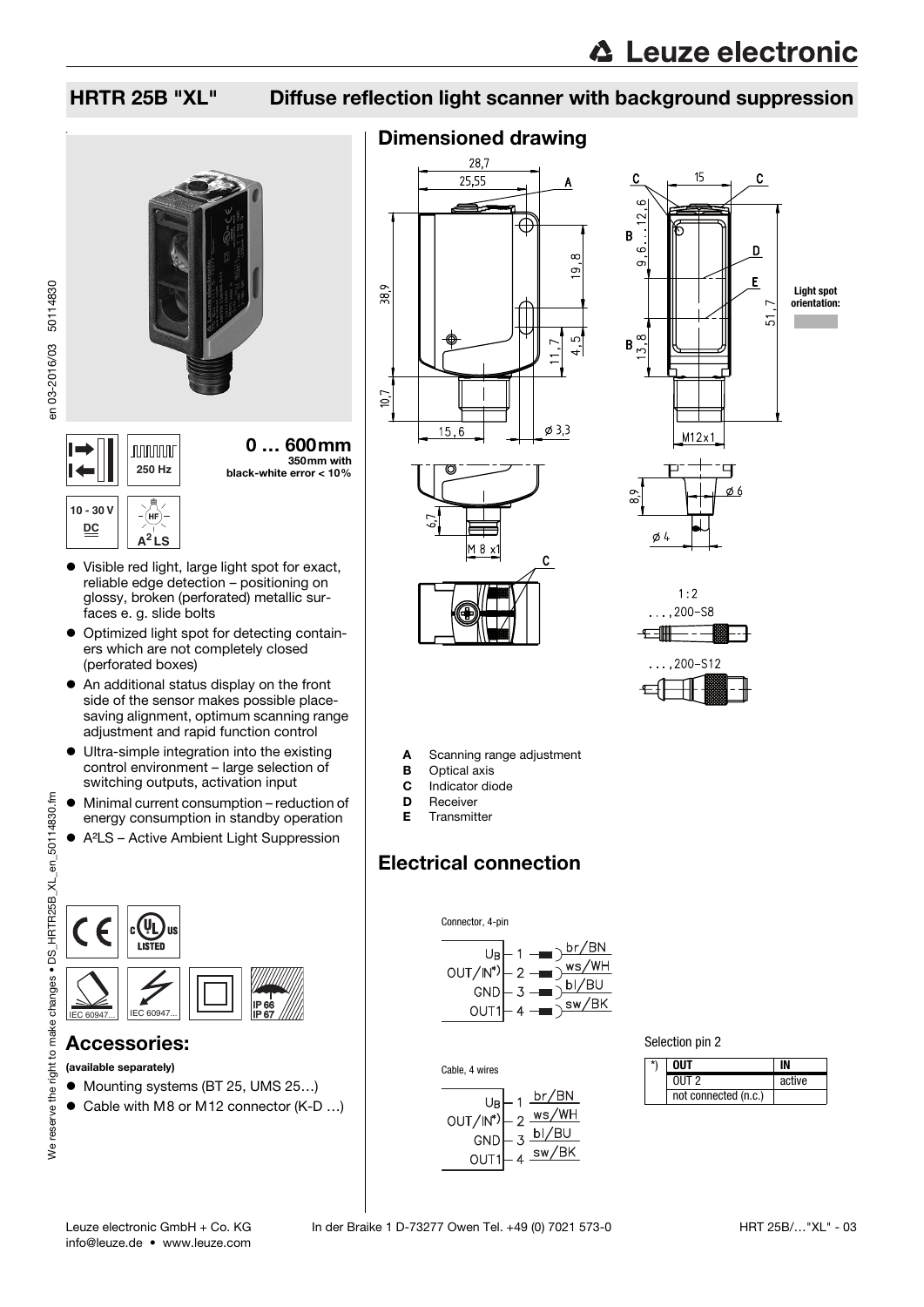# **△ Leuze electronic**

# HRTR 25B "XL"

### Tables

### 1 0 600 2 5 500 3 5 450 1 white 90% 2 grey 18% 3 black 6%

Scanning range [mm]

# Diagrams



**Operate in accordance with intended use!**

- This product is not a safety sensor and is not intended as personnel
- protection. The product may only be put into operation by competent persons.
- $\ddot{\phi}$  Only use the product in accor-
- dance with the intended use.



Adjustment range 1) 50 … 600mm

**Specifications** 

Typ. scanning range limit <sup>1)</sup>

Optical data

Scanning range<sup>2)</sup>

1) Typ. scan. range limit/adjustment range: max. achievable scanning range/adjustment range for light objects (white 90%)

0 … 600mm

see tables<br>50 ... 600mm

- 2) Scanning range: recommended scanning range for objects with different diffuse reflection 3) Average life expectancy 100,000 h at an ambient temperature of 25 °C
- 3) Average life expectancy 100,000h at an ambient temperature of 25°C
- 4) For UL applications: for use in class 2 circuits according to NEC only
- 5) The push-pull switching outputs must not be connected in parallel  $6$ ) Pin 2: unassigned, hence especially suitable for the connection to
- 6) Pin 2: unassigned, hence especially suitable for the connection to AS-interface I/O coupling modules<br>
7) UI certified in the temperature range -30°C to 60°C
- 7) UL certified in the temperature range -30 $^{\circ}$ C to 60 $^{\circ}$ C 8) 2=polarity reversal protection. 3=short-circuit protection
- 8) 2=polarity reversal protection, 3=short-circuit protection for all transistor outputs<br>9) Rating voltage: 50V
- Rating voltage: 50V

10)These proximity switches shall be used with UL Listed Cable assemblies rated 30V, 0.5A min, in the field installation, or equivalent (categories: CYJV/CYJV7 or PVVA/PVVA7)

### **UL REQUIREMENTS**

# Enclosure Type Rating: Type 1 **For Use in NFPA 79 Applications only.**

Adapters providing field wiring means are available from the manufacturer. Refer to manufacturers information. **CAUTION** – the use of controls or adjustments or performance of procedures other than those specified herein may result

in hazardous radiation exposure. **ATTENTION !** Si d'autres dispositifs d'alignement que ceux préconisés ici sont utilisés ou s'il est procédé autrement qu'indiqué, cela peut entraîner une exposition à des rayonnements et un danger pour les personnes.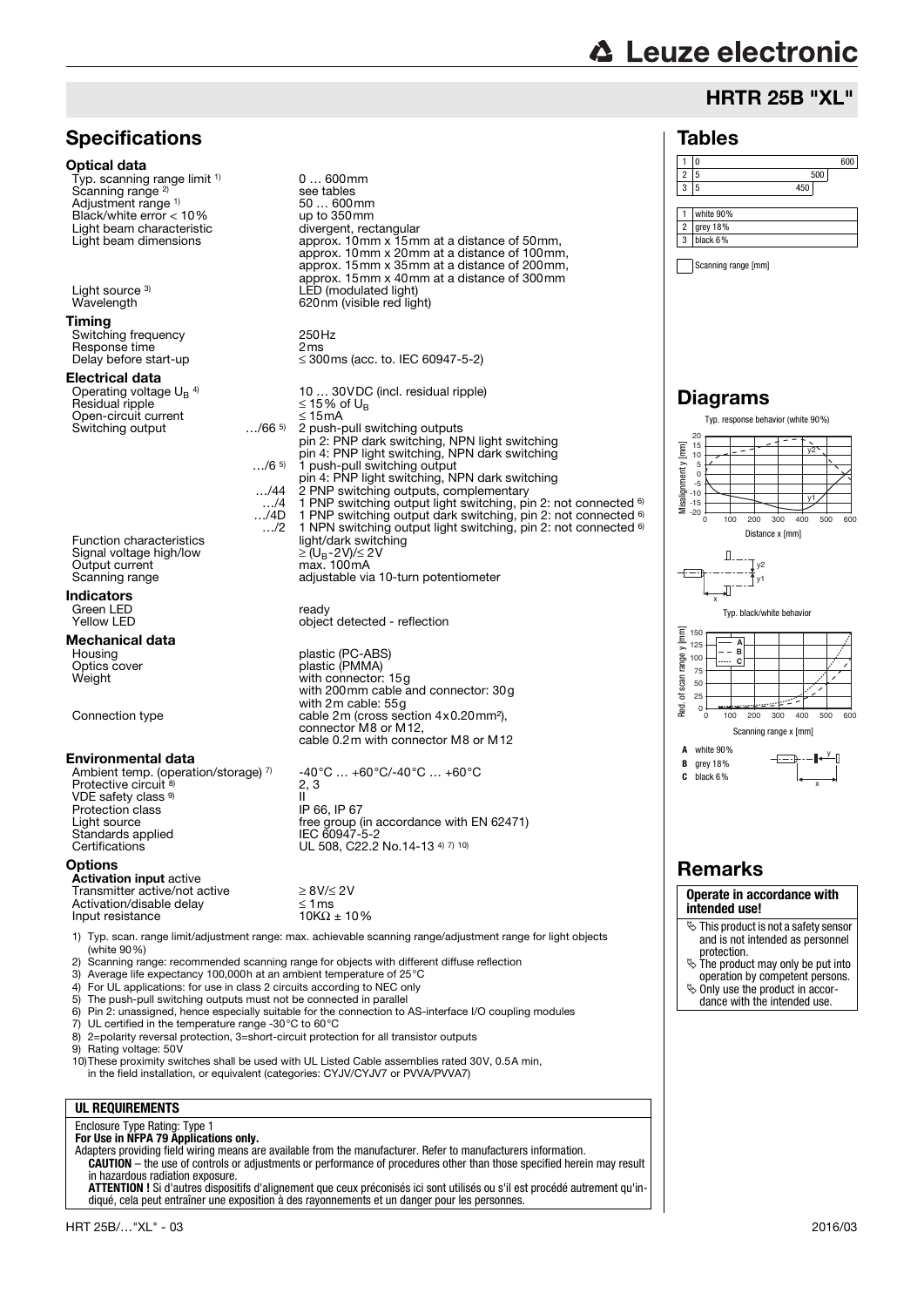# HRTR 25B "XL" Diffuse reflection light scanner with background suppression

# Part number code

|                              |                                                                                                                                            | $H$ RTR | 2 5<br>В | 6<br>6 | 8 | 0<br>2<br>0 | S<br>$\overline{2}$<br>1 <sup>1</sup> |
|------------------------------|--------------------------------------------------------------------------------------------------------------------------------------------|---------|----------|--------|---|-------------|---------------------------------------|
|                              |                                                                                                                                            |         |          |        |   |             |                                       |
| <b>Operating principle</b>   |                                                                                                                                            |         |          |        |   |             |                                       |
| <b>HRT</b>                   | Diffuse reflection light scanners with background suppression                                                                              |         |          |        |   |             |                                       |
|                              |                                                                                                                                            |         |          |        |   |             |                                       |
| <b>Operating principle</b>   |                                                                                                                                            |         |          |        |   |             |                                       |
| N/A                          | Infrared light                                                                                                                             |         |          |        |   |             |                                       |
| R                            | Red light                                                                                                                                  |         |          |        |   |             |                                       |
| <b>Construction/version</b>  |                                                                                                                                            |         |          |        |   |             |                                       |
| 25B                          | 25B Series                                                                                                                                 |         |          |        |   |             |                                       |
|                              |                                                                                                                                            |         |          |        |   |             |                                       |
|                              | Switching output/function (OUT 1: pin 4, OUT 2: pin 2)                                                                                     |         |          |        |   |             |                                       |
| /66                          | 2 x push-pull transistor output, OUT 1: light switching, OUT 2: dark switching                                                             |         |          |        |   |             |                                       |
| /6                           | 1 x push-pull transistor output, OUT 1: light switching, OUT 2: not connected (n. c.)                                                      |         |          |        |   |             |                                       |
| /44                          | 2 x PNP transistor output, OUT 1: light switching, OUT 2: dark switching                                                                   |         |          |        |   |             |                                       |
| /4                           | 1 x PNP transistor output, OUT 1: light switching, OUT 2: not connected (n. c.)                                                            |         |          |        |   |             |                                       |
| /4D                          | 1 x PNP transistor output, OUT 1: dark switching, OUT 2: not connected (n. c.)                                                             |         |          |        |   |             |                                       |
| $\sqrt{2}$                   | 1 x NPN transistor output, OUT 1: light switching, OUT 2: not connected (n. c.)                                                            |         |          |        |   |             |                                       |
| <b>Equipment</b>             |                                                                                                                                            |         |          |        |   |             |                                       |
| $\boldsymbol{.8}$            | <b>Activation input</b>                                                                                                                    |         |          |        |   |             |                                       |
|                              |                                                                                                                                            |         |          |        |   |             |                                       |
| <b>Light spot</b>            |                                                                                                                                            |         |          |        |   |             |                                       |
| N/A                          | Standard light spot                                                                                                                        |         |          |        |   |             |                                       |
| -S                           | Small light spot                                                                                                                           |         |          |        |   |             |                                       |
| -XL                          | Elongated light spot                                                                                                                       |         |          |        |   |             |                                       |
| <b>Electrical connection</b> |                                                                                                                                            |         |          |        |   |             |                                       |
| N/A                          | Cable, PVC, standard length 2000mm, 4-wire                                                                                                 |         |          |        |   |             |                                       |
| -S8                          | M8 connector, 4 pin (plug)                                                                                                                 |         |          |        |   |             |                                       |
| -S12                         | M12 connector, 4 pin (plug)                                                                                                                |         |          |        |   |             |                                       |
| ,200-S8                      | Cable, PVC, length 200mm with M 8 connector, 4 pin, axial (plug)                                                                           |         |          |        |   |             |                                       |
| ,200-S8.1                    | Cable, PVC, 200 mm length with M 8 connector, 4-pin, axial (plug),<br>NM construction with snap locking in accordance with IEC 61076-2-101 |         |          |        |   |             |                                       |

**,200-S12** Cable, PVC, length 200mm with M 12 connector, 4 pin, axial (plug)

# Order guide

[The sensors listed here are preferred types; current information at](http://www.leuze.com) www.leuze.com

| Order code                | Part No. |  |  |  |  |
|---------------------------|----------|--|--|--|--|
| HRTR 25B/66-XL-S12        | 50114876 |  |  |  |  |
| HRTR 25B/66-XL, 200-S8    | 50115157 |  |  |  |  |
| HRTR 25B/66-XL, 200-S12   | 50115158 |  |  |  |  |
| <b>HRTR 25B/4D-XL-S12</b> | 50115139 |  |  |  |  |
| HRTR 25B/6.8-XL-S12       | 50115143 |  |  |  |  |
|                           |          |  |  |  |  |